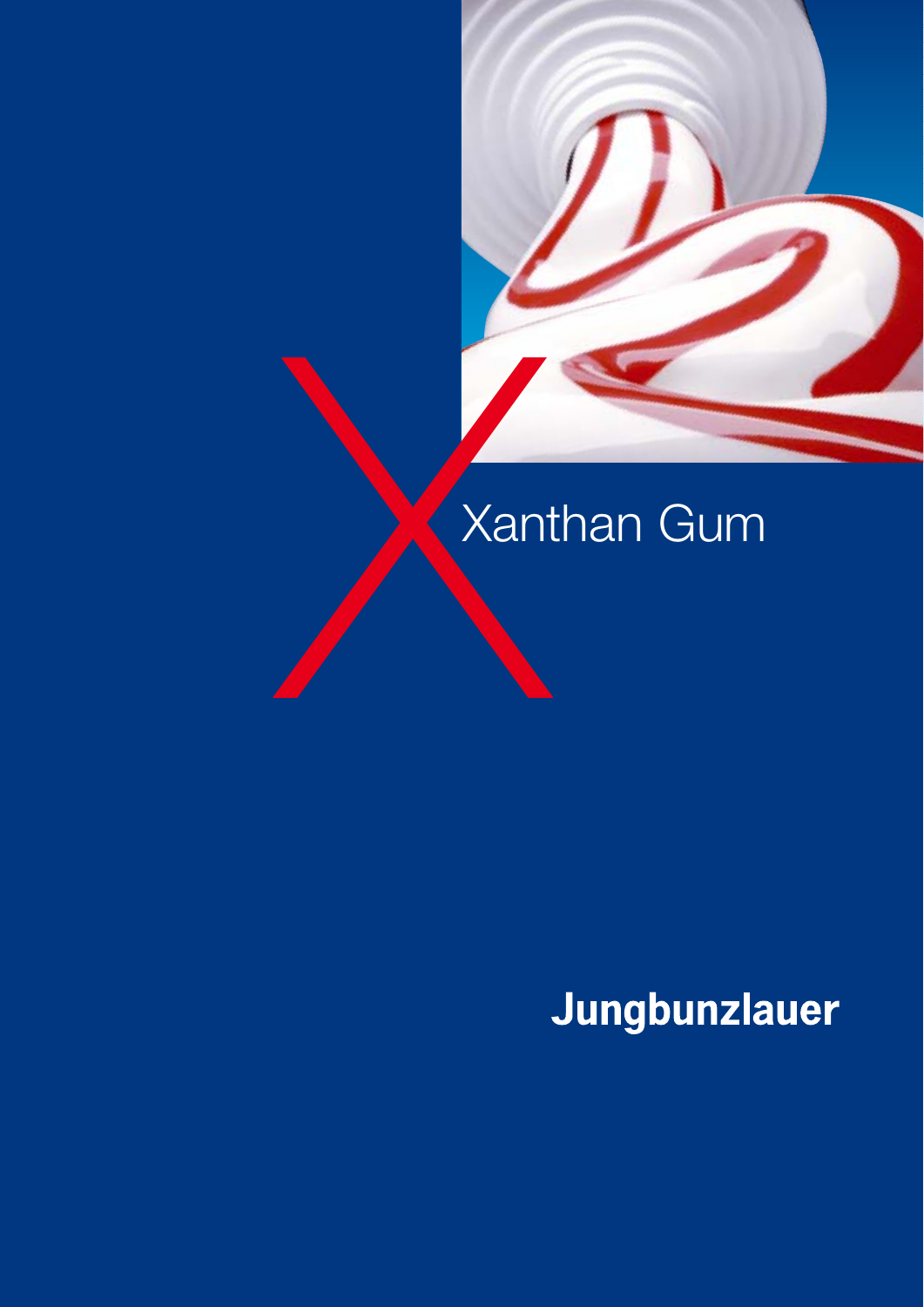## Xanthan Gum *A hydrocolloid with outstanding properties*

**Xanthan gum is a natural polysaccharide. It was discovered in the late fifties in the research laboratories of the US Department of Agriculture during research work into the industrial applications of microbial biopolymers. Extensive research revealed that the bacterium Xanthomonas campestris found on cabbage plants produces a high molecular weight polysaccharide which protects the bacterium. This polysaccharide, called xanthan gum, proved to have technically and economically interesting properties. The industrial importance of xanthan gum is based upon its exceptional qualities as a rheology control agent in aqueous systems and as a stabiliser for emulsions and suspensions.** 

## $(C_{35}H_{49}O_{29})_n$

### Regulatory Status

Detailed investigations with respect to toxicology and safety have shown that xanthan gum is a safe food additive. It was cleared by the FDA (the US Food and Drug Administration) in 1969 and is registered in the Code of Federal Regulations. In 1980 the EC approved xanthan gum under the number E 415. In 1988 the ADI (acceptable daily intake) of xanthan gum was changed to "not specified" confirming its status as a safe food additive.

Jungbunzlauer xanthan gum food grade fully meets the standards and the purity criteria issued in the latest versions of USP-NF (United States Pharmacopeia-National Formulary), Ph. Eur (European Pharmacopoeia), FCC (Food Chemicals Codex) and the respective EC directive.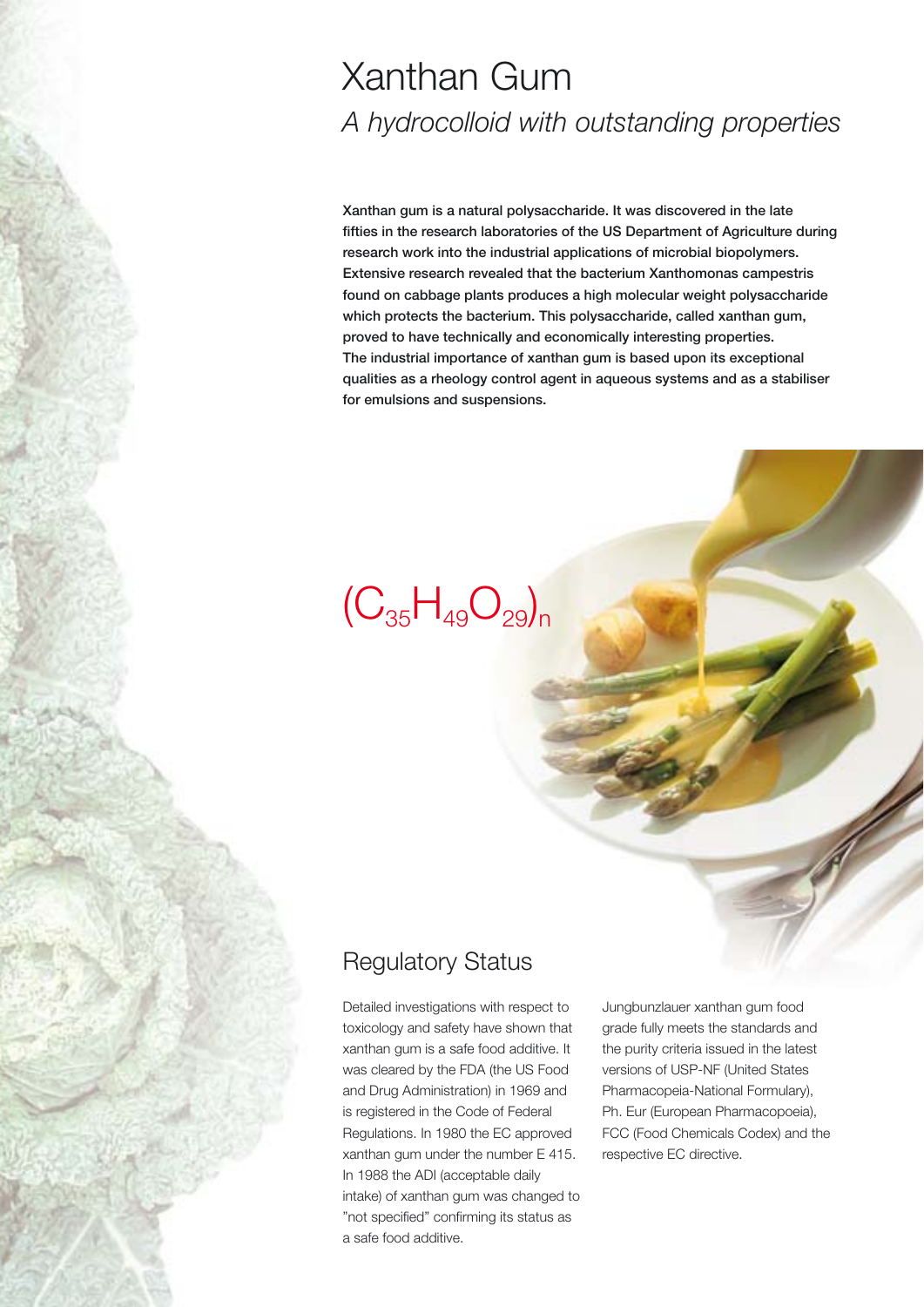### **Properties**

Xanthan gum is a white to creamcoloured free flowing powder soluble both in hot and cold water, but insoluble in most organic solvents. Even at low concentrations xanthan gum solutions show a high degree of viscosity in comparison with other polysaccharide solutions. This property makes it a very effective thickener and stabiliser (Fig. 1).

Xanthan gum solutions are highly pseudoplastic but not thixotropic, i.e. even after high shear rates the initial viscosity is rebuilt instantaneously.

Xanthan gum is more pseudoplastic than most other hydrocolloids (Fig. 2). This pseudoplasticity enhances sensory qualities (flavour release, mouth feel) in final products, eases processing (mixing and pumping) and guarantees a good pourability.

Xanthan gum solutions are very resistant to pH-variations, i.e. they are stable in both alkaline and acidic conditions.

The thermal stability of xanthan gum is usually superior to most other watersoluble polysaccharides (Fig. 3).

#### **Fig. 1: Viscosity versus Concentration**

in standardized tap water, Brookfield LVT, 60 rpm, 25 °C



#### **Fig. 2: Viscosity versus Shear Rate**

0.25 % solutions in standardized tap water, Haake RV30-M5/NV, 25 °C



#### **Fig. 3: Viscosity versus Temperature**

0.5 % solutions in standardized tap water, Brookfield LVT, spindle 2, 60 rpm



The viscosity of xanthan gum solutions is completely recovered after heat treatment steps during food processing e.g. sterilisation. The rheological properties of the final products thus remain stable, irrespective of being kept in a refrigerator, stored at room temperature or heated. Xanthan gum also improves the freeze / thaw stability of frozen foods.

Xanthan gum is tasteless and does not affect the taste of other food ingredients. The caloric value of xanthan gum is very low (0.6 kcal/g).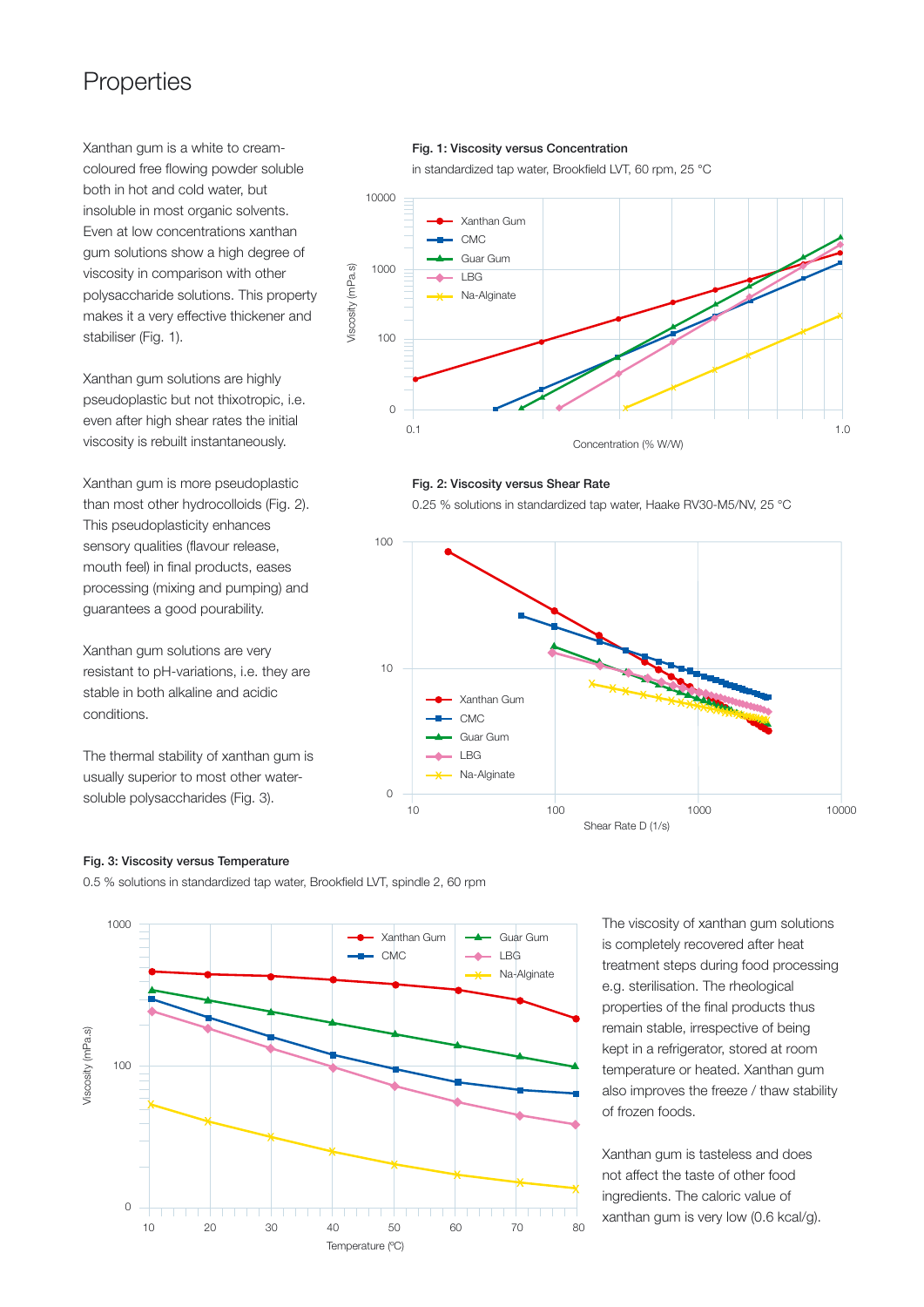### **Compatibility**

Xanthan gum is compatible with most food, cosmetic and pharmaceutical ingredients. Xanthan gum has an excellent stability in the presence of acids.

It can be dissolved directly in many acid solutions. To achieve best results it is recommended to add the acid after the preparation of the gum solution. Xanthan gum solutions have unusually good compatibility and stability in the presence of most salts. The addition of electrolytes, such as sodium and potassium chloride, increases the viscosity and stability. Divalent salts like calcium or magnesium have a similar effect on viscosity. Optimum viscosity is reached at salt concentrations above approximately 0.1 %. Higher salt concentration levels do not increase stability any further, nor do they affect the rheological properties of xanthan gum solutions. Most food systems, though, contain the appropriate amount of salts. Even at high concentrations xanthan gum is compatible with most salts. Only at high pH-levels (pH > 10) xanthan gum tends to form gels in the presence of high concentrations of divalent cations. Trivalent cations such as aluminium or iron form gels at acid or neutral pH-levels. Gelling may be prevented by high levels of monovalent metal salts.



#### **Fig. 4: Synergy with Guar Gum**

0.5% Xanthan Gum / Guar Gum blend in 1% NaCl solution Brookfield LVT, 3rpm, 20C



Jungbunzlauer xanthan gum is compatible with most of the commercially available thickeners such as cellulose derivatives, starch, pectin, gelatine, dextrin, alginates, carrageenan, etc. Combinations of xanthan gum with galactomannans show a synergistic viscosity increase, i.e. the observed viscosity is higher than the sum of viscosities of either gum alone. Such combinations also show improved rheological properties, better texture and mouthfeel in comparison to pure locust bean gum or guar gum solutions. Fig. 4 shows the synergistic effect of a xanthan gum/guar gum solution.

The synergism with locust bean gum (LBG) is even stronger than with guar gum and concentrations up to approximately 0.2 % show very high viscosity values. Above this level solutions of xanthan gum and LBG will form thermally reversible gels when heated to above 85 °C and subsequently cooled. Maximum gel strength is attained at a 50/50 ratio of xanthan gum / LBG and is influenced by the pH and the electrolyte content of the solution.

By blending different gums with xanthan gum, varying the ratio and the concentration of the combination, very specific characteristics of the end product may be obtained, e.g. viscosity, pseudoplasticity, texture and mouthfeel.

Xanthan gum is highly resistant to enzymatic degradation due to the nature of the sugar linkages as well as to the side chain substituents on the polysaccharide backbone. Pure xanthan gum can therefore be safely used in the presence of most enzymes commonly occurring such as galactomannanases, cellulases, amylases, pectinases, proteases etc. Xanthan gum is not directly soluble in most organic solvents. Up to 40 - 50 % of common solvents such as isopropanol, methanol, ethanol or acetone can be added to aqueous solutions of xanthan gum without precipitation of the gum.

The information contained herein has been compiled carefully to the best of our knowledge. We do not accept any responsibility or liability for the information given in respect to described product. Our product has to be applied under full and own responsibility of the user, especially in respect to any patent rights of other and any law or government regulation.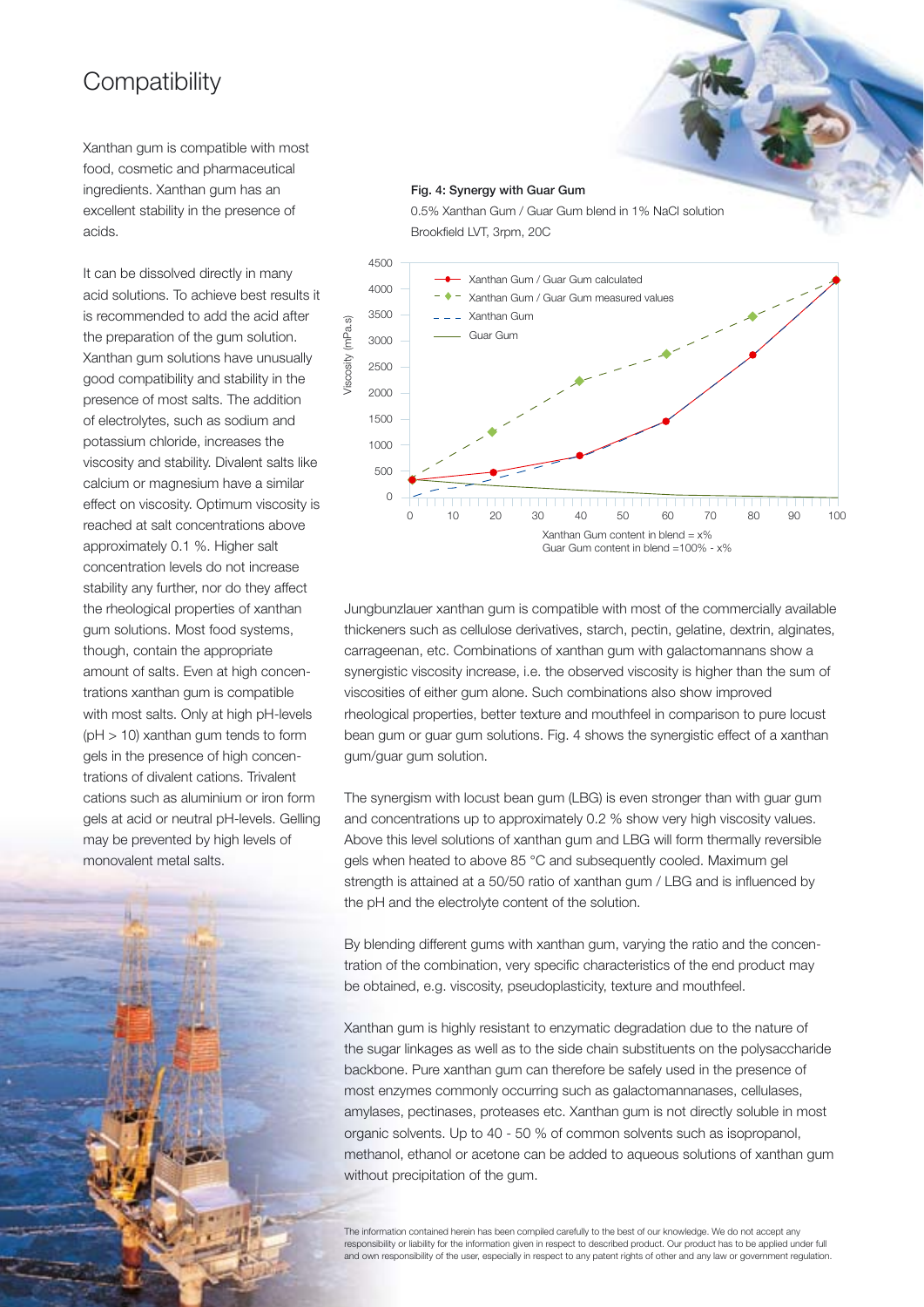## Applications

Due to the extraordinary properties as stabiliser and thickener xanthan gum is used in the food, cosmetic and pharmaceutical industry.

Also, xanthan gum is used in various industrial applications and for oil drilling.

In all these areas xanthan gum is accepted as an excellent stabiliser and a useful processing aid.



| <b>Food Application</b>            | Usage in %   | Function                                                         |  |  |
|------------------------------------|--------------|------------------------------------------------------------------|--|--|
| <b>Salad Dressings</b>             | $0.1 - 0.5$  | provides easy pourability and good cling; suspends spices        |  |  |
| <b>Bakery Products</b>             | $0.05 - 0.3$ | binds water; improves texture                                    |  |  |
| Beverages                          | $0.05 - 0.2$ | enhances mouthfeel; suspends fruit pulp                          |  |  |
| Instant Products                   | $0.05 - 0.2$ | contributes body; quick viscosity build up in cold and hot water |  |  |
| Prepared Foods                     | $0.1 - 0.3$  | stabilises; avoids syneresis                                     |  |  |
| Soups, Sauces and Gravies          | $0.05 - 0.5$ | gives good temperature stability; prevents separation            |  |  |
| Frozen Food                        | $0.05 - 0.2$ | provides good freeze/thaw stability; contributes smooth texture  |  |  |
| Dairy Products                     | $0.05 - 0.2$ | inhibits syneresis; stabilises emulsions                         |  |  |
| <b>Toppings</b>                    | $0.05 - 0.3$ | stabilises foams and emulsions; provides good flow and cling     |  |  |
| <b>Meat Products</b>               | $0.2 - 0.5$  | binds water; inhibits syneresis                                  |  |  |
| Low-calorie Products               | $0.1 - 0.5$  | improves texture; stabilises                                     |  |  |
| <b>Personal Care Application</b>   | Usage in %   | <b>Function</b>                                                  |  |  |
| Toothpaste                         | $0.7 - 1.0$  | provides easy pumpability and gives good stand on the brush      |  |  |
| Creams and Lotions                 | $0.2 - 0.5$  | stabilises emulsions; gives creamy consistency                   |  |  |
| Shampoos                           | $0.2 - 0.5$  | controls rheology; suspends insolubles                           |  |  |
| <b>Industrial Applications</b>     | Usage in %   | <b>Function</b>                                                  |  |  |
| <b>Agricultural Chemicals</b>      | $0.1 - 0.3$  | suspends active ingredients; controls drift and cling            |  |  |
| Cleaners                           | $0.2 - 0.7$  | provides good pH-stability; extends contact time                 |  |  |
| Polishes                           | $0.2 - 0.7$  | suspends abrasive components                                     |  |  |
| <b>Water Based Paints</b>          | $0.1 - 0.3$  | controls rheology; stabilises pigments                           |  |  |
| <b>Textile and Carpet Printing</b> | $0.2 - 0.5$  | improves processing; controls colour migration                   |  |  |
| Adhesives                          | $0.1 - 0.3$  | controls rheology and penetration                                |  |  |
| Paper Industry                     | $0.1 - 0.2$  | acts as suspension aid and rheology control                      |  |  |
| Ceramic Glazes                     | $0.3 - 0.5$  | suspends solids effectively                                      |  |  |
| Oil Drilling                       | $0.1 - 0.4$  | provides good stability against salt, temperature and shear      |  |  |
| <b>Enhanced Oil Recovery</b>       | $0.05 - 0.2$ | functions as mobility control agent                              |  |  |
| <b>Animal Feed</b>                 | Usage in %   | <b>Function</b>                                                  |  |  |
| Liquid Milk Replacers              | $0.05 - 0.2$ | stabilises water insoluble ingredients                           |  |  |

| Liyulu ivilik Replacers | U.UJ - U.Z  | stabilises water insoluble indicatents        |
|-------------------------|-------------|-----------------------------------------------|
| Pet Food                | $0.1 - 0.4$ | prevents syneresis; contributes body to gravy |
|                         |             |                                               |

| <b>Pharmaceuticals</b>    | Usage in $%$ | <b>Function</b>                             |  |
|---------------------------|--------------|---------------------------------------------|--|
| Suspensions and Emulsions | $0.1 - 0.5$  | provides excellent stability and good flow  |  |
| <b>Tablets</b>            | $1.0 - 3.0$  | retards drug release                        |  |
| Lozenges                  | $0.3 - 1.0$  | prolongs contact time of active ingredients |  |